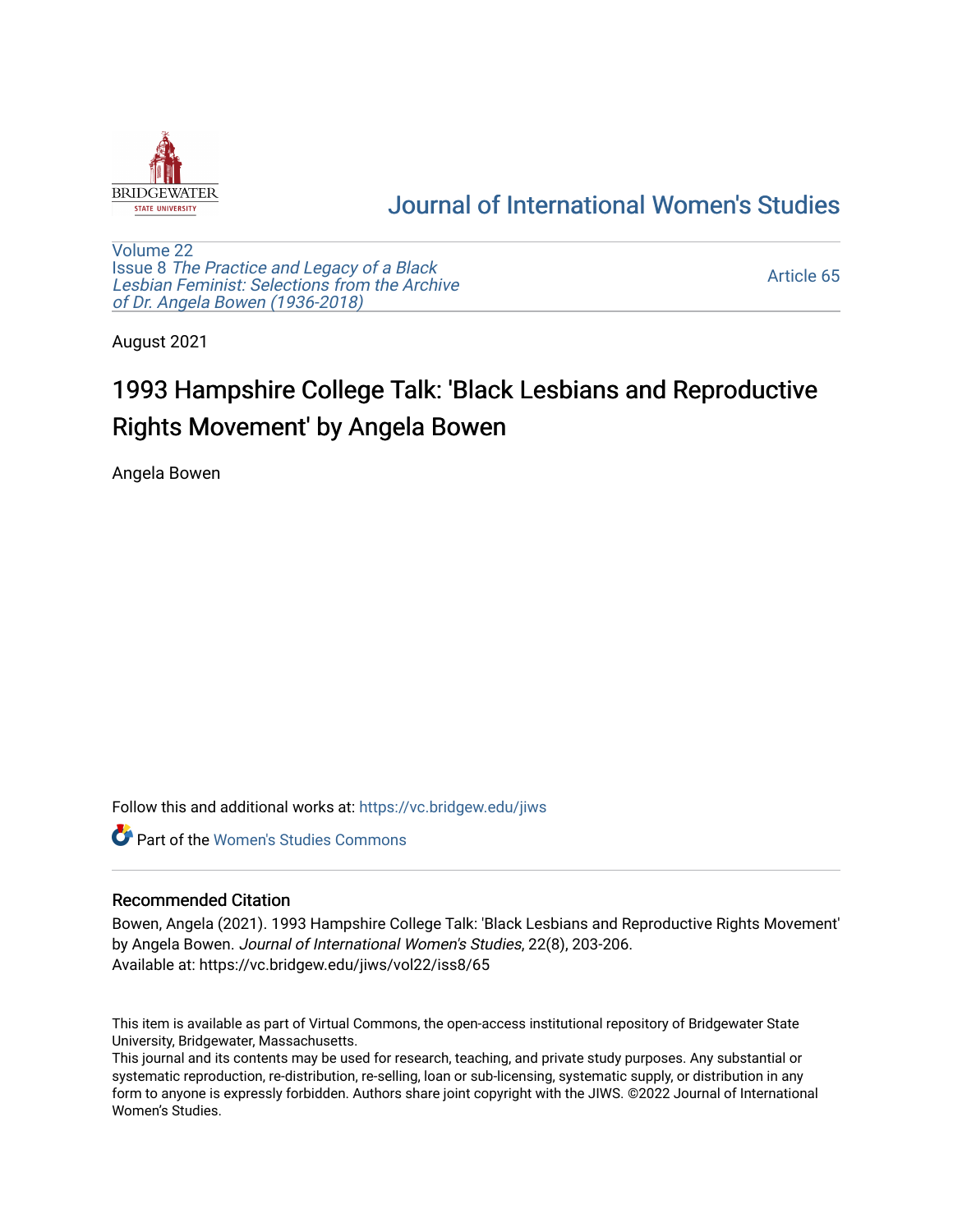ΞÇ,

WHEN I WAS ASKED A FEW WEEKS AGO IF I WOULD SPEAK TODAY TO A GROUP ABOUT MY THOUGHTS ON THE CONNECTION OF BLACK LESBIANS TO THE REPRODUCTIVE RIGHTS MOVEMENT, I SAID SURE. OF COURSE. NO PROBLEM. THEN AS THE DAY APPROACHED AND I BEGAN THINKING ABOUT IT, IT BECAME CLEAR TO ME THAT THERE WAS NO WAY I COULD SEPARATE MY THOUGHTS INTO SUCH A RIGIDLY DEFINED CATEGORY. FOR ONE THING, I'VE LIVED TOO LONG AS A HETEROSEXUAL MIDDLE CLASS WOMAN TO BE ABLE TO DO SO. WHEN I WAS DIRECTLY AFFECTED BY THE NEED FOR ABORTION I WAS IN MY TWENTIES, AND ABORTION WAS ILLEGAL. FOR THAT MATTER, FOR DOCTORS EVEN TO GIVE INFORMATION ABOUT BIRTH CONTROL TO UNMARRIED WOMEN WAS ILLEGAL. BUT I MANAGED TO FIND THE INFORMATION I NEEDED, AND I'VE HAD 3 ABORTIONS MYSELF. SO I SPEAK TO YOU AS A MIDDLECLASS, EDUCATED, SOMEWHAT PRIVILEGED BLACK MOTHER, GRANDMOTHER, FOSTER AND STEPMOTHER WHO BEGAN IDENTIFYING AS A LESBIAN AT AGE 40 AFTER 15 YEARS OF MARRIAGE; WHO BRINGS EVERY PART OF HERSELF INTO THIS DISCUSSION.

I GAVE SERIOUS THOUGHT TO THIS QUESTION OF A BLACK LESBIAN VIEW OF CONNECTIONS TO THE REPRODUCTIVE RIGHTS MOVEMENT. AND IN ANALYZING IT, I CAN SEE STARTLING PARALLELS BETWEEN BLACK WOMEN'S CONNECTIONS AND LESBIAN' CONNECTIONS. WHEN I USE THE TERM BLACK, YOU MAY ALSO SUBSTITUTE LATINA OR ASIAN OR NATIVE AMERICAN. I MUST SAY THAT THE ALL-INCLUSIVE WOMEN OF COLOR LABEL, ALTHOUGH SOMETIMES CONVENIENT TO THE SITUATION, VERY OFTEN MAKES US FEEL INVISIBLE. SO MAKE WHATEVER SUBSTITUTION YOU CHOOSE TO IN YOUR MIND, AND YOU WILL SEE THAT IT FITS WHAT I'M SAYING.

BLACK WOMEN NEED THE MOVEMENT BECAUSE WE NEED THE RIGHT TO PLAN A FAMILY AND KNOW THAT OUR EFFORTS TO PROVIDE FOR THE CHILDREN WE WANT AND TO TAKE CARE OF OUR OWN NEEDS WON'T BE INTERFERED WITH BY FUTURE UNEXPECTED CHILDREN. AND BECAUSE BLACK WOMEN'S CHILDREN HAVE CHILDREN, WHICH FALLS BACK ON US AS GRANDMOTHERS; NIECES, SISTERS, SONS' WIVES AND GIRL FRIENDS HAVE UNWANTED BABIES AND THROW THE FAMILY OFF BALANCE. LESBIANS NEED THE MOVEMENT BECAUSE WE AS WOMEN WITH FAMILIES HAVE PRECISELY THOSE SAME PROBLEMS. ADDITIONALLY, SOME WOMEN WHO IDENTIFY AND LIVE AS LESBIANS DO HAVE SEX WITH MEN AND DO GET PREGNANT. REGARDLESS OF THE DEBATE THAT OCCURS WITHIN THE LESBIAN COMMUNITY AS TO WHETHER THEY ARE ANY LONGER LESBIANS IF THEY HAVE SEX WITH MEN, THE REALITY IS IT HAS HAPPENED AND WILL CONTINUE TO HAPPEN, AND THOSE WOMEN ALSO NEED THE PROTECTION OF ABORTION RIGHTS.

ANOTHER PARALLEL IS THAT BLACK WOMEN NEED THE FREEDOM TO HAVE SEX WITHOUT THE FEAR THAT IF OUR BIRTH CONTROL FAILS WE WILL NOT SPEND THE REST OF OUR LIVES RAISING CHILDREN WE DIDN'T PLAN. AND SUCH AN ATMOSPHERE OF SEXUAL FREEDOM WILL ALLOW LESBIANS THE FREEDOM TO BE HAPPILY SEXUAL WITH THE WOMEN WE LOVE WITHOUT THAT SENSE OF NAUGHTINESS, THAT SENSE OF BEING A BAD GIRL THAT IS DRUMMED INTO WOMEN IN THIS SOCIETY WHO DARE TO ADMIT TO ENJOYING SEX WHILE MEN ARE ENCOURAGED, NO- EXHORTED, TO HAVE SEX AS FREQUENTLY AS POSSIBLE. I USED TO WONDER AT THE SCHIZOPHRENIC APPROACH TO SEX IN THIS COUNTRY, THE CONSTANT USE OF TANTALIZING SEX ADS, T.V. PROGRAMS, MOVIES, BOOKS; AND AT THE SAME TIME THE PRUDISH SELFRIGHTEOUSNESS AND LACK OF OPENNESS ABOUT INFORMATION ON HOW NOT TO GET PREGNANT, HOW NOT TO CATCH SEXUALLY TRANSMITTED DISEASES, ETC. FINALLY I REALIZED THAT THE TITILLATION IS NOT MEANT FOR US.

Power as the part of myself disagraphera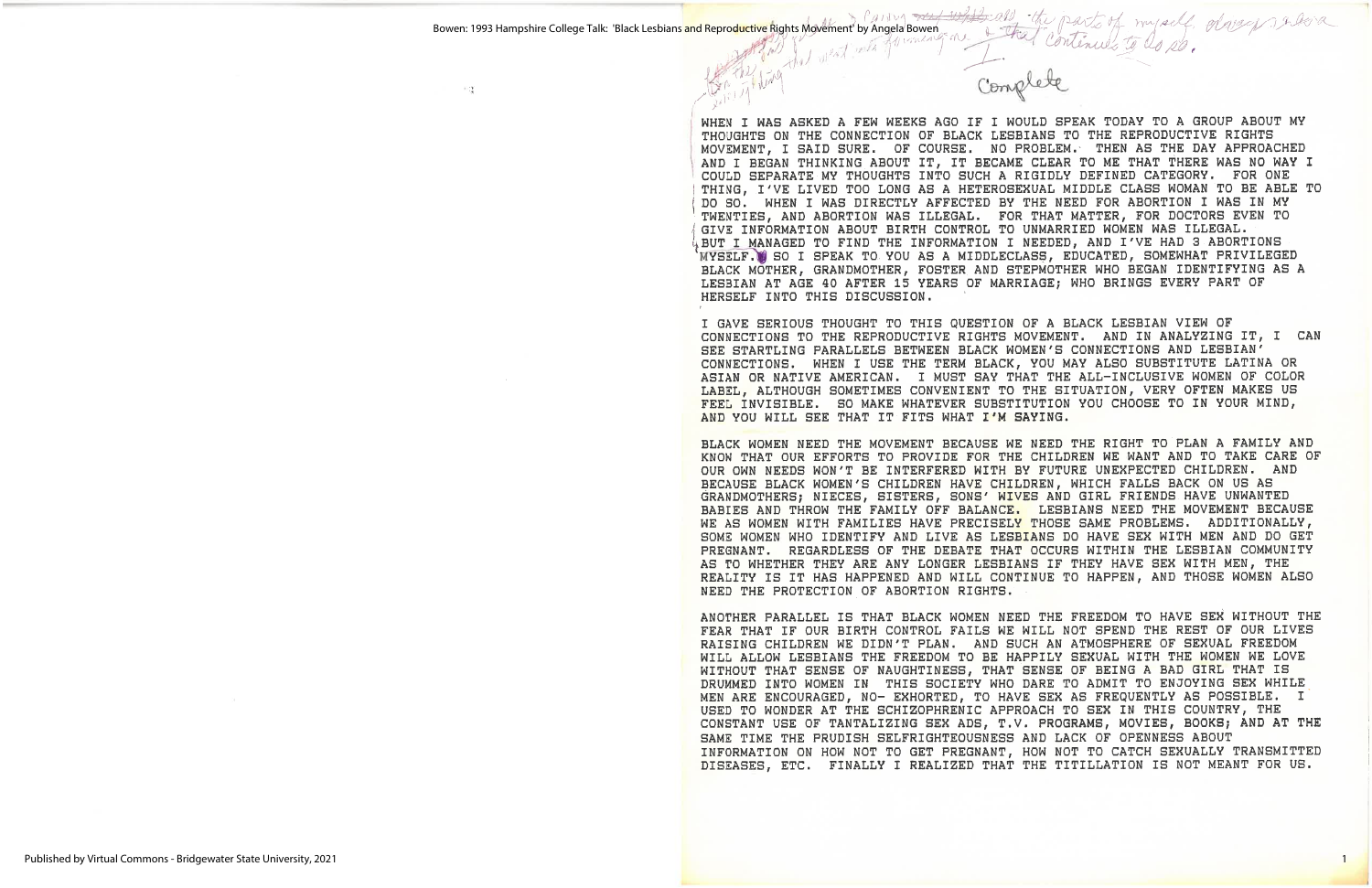ΠQ

WE WOMEN ARE MERELY THE OBJECTS USED FOR AROUSING MEN, AND WE WERE NOT TO BE AROUSED UNTIL THEY AROUSED US, AND THEN ONLY FOR THEIR PLEASURE. WHICH IS WHY HETEROSEXUAL MEN HATE LESBIANS SO MUCH. WE GOT AWAY. BUT THAT'S ANOTHER STORY.

GETTING BACK TO MY PARALLELS, BLACK WOMEN NEED FROM THE REPRODUCTIVE RIGHTS MOVEMENT THE RIGHT NOT JUST TO ABORTION, BUT THE RIGHT TO PROCREATE AS WELL, WHEN THEY PLEASE. THAT IS TO SAY, THE REPRODUCTIVE RIGHTS MOVEMENT MUST ARTICULATE THAT MESSAGE LOUD AND CLEAR TO BLACK WOMEN BECAUSE THE REALITY IS THAT STERILIZATION ABUSE IS STILL A SERIOUS PROBLEM FOR BLACK WOMEN. AND THE FEAR OF GENOCIDE THAT EXISTS WITHIN AN OPPRESSED AND VISIBLE MINORITY IS VERY REAL. AND WHEN THAT VERY REAL FEAR IS ARTICULATED AND POOH-POOHED OR SCORNED, IT TENDS TO MAKE A PEOPLE PARANOID AND ISOLATED. SO THE RIGHT NOT ONLY TO ABORTION BUT ALSO TO PROCREATION IS BOTTOMLINE IMPORTANT TO BLACK WOMEN.

THE RIGHT TO PROCREATE IS ALSO IMPORTANT TO LESBIANS. IN A SOCIETY THAT DOESN'T SEE LESBIANS AS WOMEN, AND THAT SEEKS TO DENY A WOMAN HER CHILDREN SIMPLY BECAUSE OF WHOM SHE LOVES, THE RIGHT TO PROCREATE HAS BEEN MADE MANIFEST WITH THE NEW REPRODUCTIVE TECHNOLOGY. IT DRIVES THE RIGHTWING ANTIABORTIONISTS RIGHT UP THE WALL THAT WE CAN GO AND HAVE OURSELVES IMPREGNATED WITHOUT BENEFIT OF A SEXUAL UNION WITH A MAN. STILL, IT'S NOT ONLY RIGHTWING NUTS WHO SEE LESBIANS AS NOT BEING FIT MOTHERS. HOMOPHOBIAN IS ALL AROUND US. AND, AS WITH BLACK WOMEN, THAT KIND OF ASSAULT TO YOUR VERY BEING ON A DAILY BASIS TENDS TO MAKE LESBIANS ISOLATED AND CAUSE MANY TO LIVE IN A LESBIAN GHETTO.

I'M TALKING ABOUT A KIND OF ISOLATION THAT EXISTS EVEN BEYOND THE NORMAL SOLIDARITY OF SAMENESS THAT LESBIANS WOULD NATURALLY FEEL IN A HOSTILE SOCIETY. THERE'S AN AWARENESS OF COMMONALITY WHICH MAKES ANY PEOPLE WHO ARE DIFFERENT WANT TO LIVE CLOSE AND INTERACT. SO THAT UNLESS ONE HAS INTERNALIZED THE HOMOPHOBIA OF SOCIETY TO THE EXTENT THAT ONE IS LIVING A COMPLETELY CLOSETED LIFE AND THE SIGHT OF ANOTHER LESBIAN STRIKES TERROR IN YOUR HEART BECAUSE YOU CAN'T EVEN FACE YOURSELF WITH YOUR LESBIANISM, THERE'S A CERTAIN LEVEL OF COMFORT IN BEING TOGETHER. AND OF COURSE THE SAME GOES FOR BLACK WOMEN WHO SHARE AN ETHNIC SOLIDARITY WITH ONE ANOTHER EVEN LIVING WITH THE HORROR OF THE INTERNALIZED RACISM WHICH BLACK PEOPLE HAVE ALSO ABSORBED FROM THIS SOCIETY.

ANOTHER COMMON BOND IN HOW BLACK AND LESBIAN WOMEN RELATE TO THE REPRODUCTIVE RIGHTS MOVEMENT IS IN THEIR RELATIONSHIPS WITH MEN. BLACK MEN ARE SEXIST, NO QUESTION ABOUT THAT. AND NO AWARE BLACK WOMAN CAN DENY IT. BUT THE BOND WE SHARE OF OPPRESSION, THE HATRED AND FEAR DIRECTED AT US AS A PEOPLE CAUSES BLACK WOMEN TO PUT UP WITH A LOT THAT WHITE WOMEN HAVE LONG AGO DECIDED THEY SHOULD AT LEAST BE CHALLENGING THEIR MEN ON. WHETHER THEY'RE WINNING ANYTHING BEYOND A FEW MINOR SKIRMISHES IS DEBATABLE AT THIS POINT. BUT THE FRUSTRATION WHITE FEMINISTS FEEL TOWARD WHAT THEY PERCEIVE AS BLACK WOMEN'S PROTECTION OF THEIR SEXIST MEN IS UNDERSTANDABLE, BUT ULTIMATELY UNFAIR.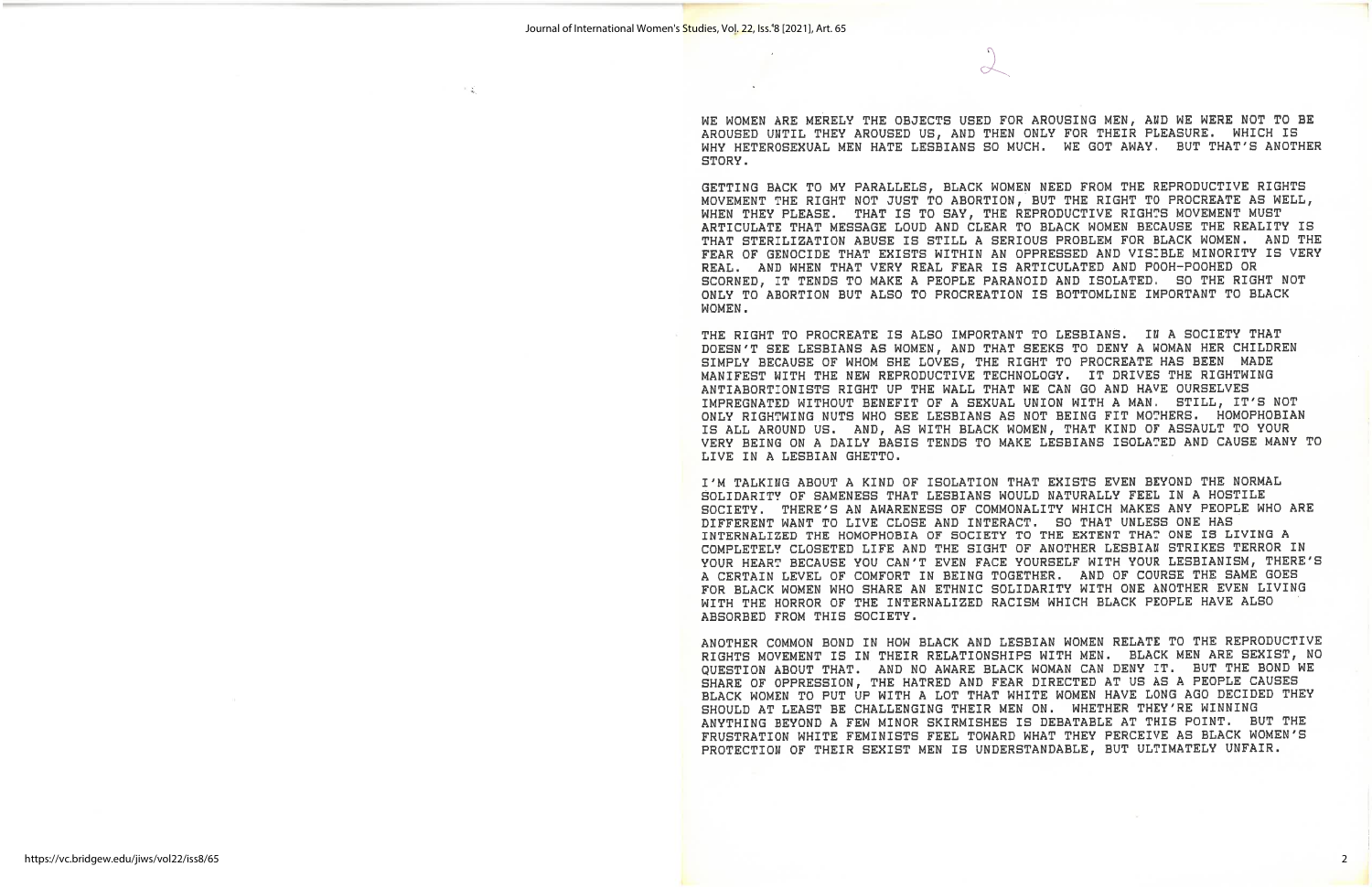우립

IT WOULD TAKE A DAYLONG SEMINAR TO DISCUSS THE INTRICACIES OF IT ALL, BUT ON THE WHOLE I WOULD SAY THAT ONCE A BLACK MAN UNDERSTANDS THE CONNECTIONS BETWEEN RACISM AND SEXISM, HE'S GOT IT. AND I MEAN REALLY GOT IT. THERE'S RHETORIC AND THERE'S REALITY, AND THE REALITY IS THAT ON ANY SIGNIFICANT ISSUE WHERE WOMEN'S RIGHTS CAN BE VOTED ON, BLACK MEN WHO HAVE A VOTE INVARIABLY VOTE FOR WOMEN'S RIGHTS. THE ENTIRE CONGRESSIONAL BLACK CAUCUS IS OURS. IF ONLY WE COULD SAY THE SAME FOR WHITE MEN.

NOW JUST AS IMPORTANT AS BLACK WOMEN'S RELATIONSHIPS WITH BLACK MEN IS LESBIANS' RELATIONSHIPS WITH GAY MEN. FOR MANY LESBIANS THAT HAS BEEN A TRULY TROUBLED ONE ALSO. WHEN I FIRST CAME OUT AS A LESBIAN AND ............ NCBLG ......BLACK GAY MEN. DIDN'T TRANSFER INTO WORKING WITH WHITE GAY MEN, WHO ARE FAR MORE PRIVILEGED.....

AND YOU SEE THAT'S THE FINAL THING WE MUST TALK ABOUT HERE. WOMEN WHO ASK WHERE BLACK WOMEN ARE IN THE REPRODUCTIVE RIGHTS MOVEMENT MUST PUT ALL THESE THINGS TOGETHER, AND THINK ABOUT THE CLASS DYNAMICS. WHITE PRIVILEGE EXISTS WITHIN THIS MOVEMENT. IT EXISTS. PERIOD. THERE'S NO NEED TO FEEL GUILTY ABOUT IT OR TO DENY IT. IT EXISTS. RECOGNIZE IT, DISCUSS IT, AND USE IT. USE IT TO BENEFIT ALL WOMEN. ' NOW OF COURSE ALTHOUGH WHITES HAVE WHITE PRIVILEGE, ALL WHITES DO NOT HAVE THE SAME CLASS PRIVILEGE. THERE'S UPPER CLASS, MIDDLE CLASS, WORKING CLASS, AND THE UNDERCLASS, MANY OF WHOM HAVE NEVER HAD A JOB, MANY OF WHOM ARE HOMELESS, MANY WHO ARE UNEDUCATED, MANY OTHERS SICK, ETC.

AND THE LOWER YOU GO ON THE CLASS LADDER, THE LESS ACCESS YOU HAVE TO INFORMATION ABOUT ANYTHING, LET ALONE INFORMATION ABOUT ABORTION. THAY'S WHY THE LIMITED ACCESS OF THE GREAT MAJORITY OF WOMEN -- INCLUDING BUT NOT LIMITED TO BLACK WOMEN, LATINA WOMEN, ASIAN WOMEN, NATIVE AMERICAN AND INDIGENOUS WOMEN ANYWHERE IN THE WORLD, NECESSITATES REMOVING ALL RESTRICTIONS ON ABORTION. YOU SEE, THIS BUSINESS OF INDIVIDUALIZING THE STRUGGLE FOR ABORTION RIGHTS BY CALLING IT PROCHOICE IS PROBLEMATIC TO ME. IT'S ONLY A CHOICE FOR THOSE WHO CAN AFFORD TO MAKE THAT CHOICE AND FOLLOW IT UP BY PAYING FOR IT. FOR A VAST MAJORITY OF WOMEN IN THE WORLD, INDIVIDUAL CHOICE EQUALS NO CHOICE.

WE NEED TO EXPAND OURSELVES BEYOND PROCHOICE FOR ABORTION. WE NEED TO THINK IN TERMS OF PROCHOICE TO HAVE A CHILD WHEN WE WANT ONE AND KNOW THAT IT'S NOT GOING TO DIE IN ROXBURY FOR WANT OF PRENATAL HEALTH CARE. PROCHOICE FOR A NATIONAL HEALTH CARE SYSTEM. PROCHOICE FOR AFFORDABLE HOUSING FOR EVERYONE. PROCHOICE TO LIVE OUR LIVES OPENLY WITH WHOEVER WE LOVE WITHOUT BEING BASHED AND BEATEN UP. PROCHOICE FOR CHILDCARE FOR EVERYONE WHO NEEDS IT.